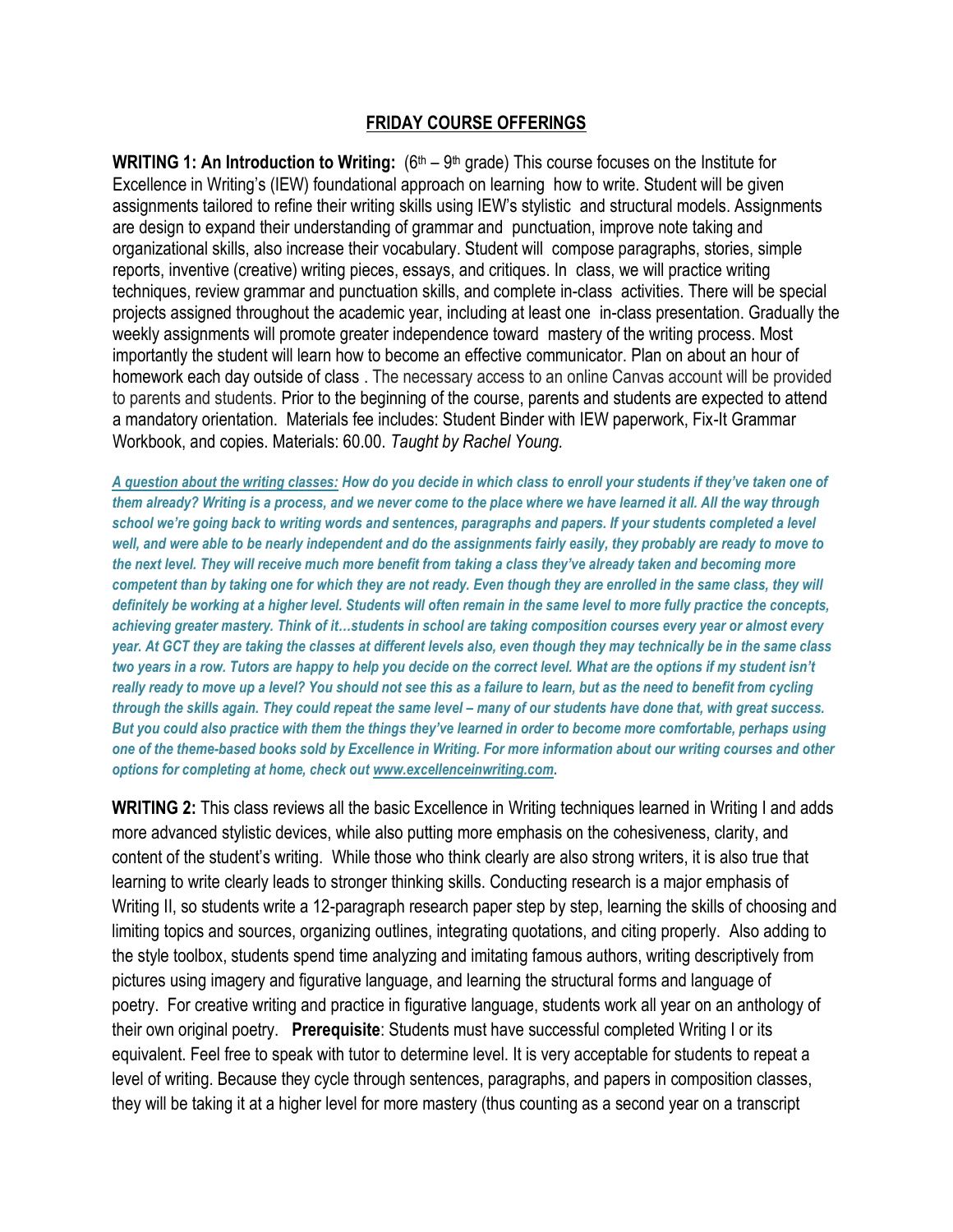also). Grammar is taught contextually, which means it is more likely to be learned well; if students need extra support in this area, parents should plan to provide that at home. Students should have a sturdy 2-3 inch binder with tabs. Copies: \$15.00. *Taught by Julie Shorey.* 

**INTRODUCTORY COLLEGE WRITING (AP ENGLISH LANGUAGE AND COMPOSITION)** This is an introductory college-level writing course to prepare high school juniors and seniors for the AP English Language and Composition examination in May. Students will read and analyze a wide variety of primarily non-fiction works with an emphasis on the study of rhetoric, the art of effective or persuasive speaking and writing. We will focus on how language works and why writers use language as they do. Weekly reading assignments will be from a range of letters, articles, essays, speeches, product advertisements, and political cartoons and ads. Assignments will feature personal, analytical, expository and argumentative texts. Students will use skills learned to improve their own writing. Writing assignments will include expository, narrative, persuasive and descriptive writing in the form of journal entries, formal and timed essays, and several major creative projects with presentations to the class. Learning to write well is the primary objective of this class, so students should expect to write frequently! The class will be a lot of work, but the writing instruction will be invaluable, the reading fascinating, and the discussions lively and entertaining! Also, students passing the AP exam receive college credit. What a great way to get dual enrollment. Students will receive a list of books and materials to purchase. Copies: \$10. *Taught by Tammy Bankston.*

**AMERICAN LITERATURE:** The purpose of this high school course is to familiarize students with American literature and its authors and worldviews. The literature selections for this class include such works as *To Kill a Mockingbird*, *The Scarlet Letter*, *The Crucible*, *Alas Babylon*, *Fahrenheit 451*, and *The Glass Menagerie.* In addition, we will analyze classic short stories and poetry and will end the year with a fun analysis of political agendas in Dr. Seuss' stories. Students will receive a complete list of books and materials to purchase; and should expect 50-75 pages of reading per week, as well as study guides, dialectical journals, creative projects, and literary analysis essays. They should also be prepared to participate in lively class discussions! Prerequisite: It is assumed that students who take this course have successfully completed an introductory or fundamentals literature course. Copies: \$7.00. *Taught by Tammy Bankston.*

US GEOGRAPHY (for 6<sup>th</sup>-8<sup>th</sup> grade) Middle Schoolers will survey the United States using *Trail Guide to U.S. Geography* curriculum! Students will create a US Geography Notebook, which includes detailed information on all 50 U.S. States. Each week, we will cover two states from a specific region. Students will strengthen their research skills, learn how to use an atlas, and take notes to complete weekly homework assignments (much of it online). Also, they will gain greater understanding of the nation's history, by learning how each state became part of the United States. Assignments will include: geographical landforms and features; famous landmarks; statehood facts; agriculture; industry; state capitals and important cities. In class, they will enjoy hands-on activities, class discussions, and educational games. Students can plan on 30 to 60 minutes per day to complete their daily assignments and projects. Necessary access to an online Canvas Account will be provided to parents and students. **Required Text**: *Desk Atlas of the United States*, Publisher: Geography Matters (ISBN: 9781931397728, [https://www.christianbook.com/desk-atlas-of-the-united-states/9781931397728/pd/397728?event=CPOF.](https://www.christianbook.com/desk-atlas-of-the-united-states/9781931397728/pd/397728?event=CPOF)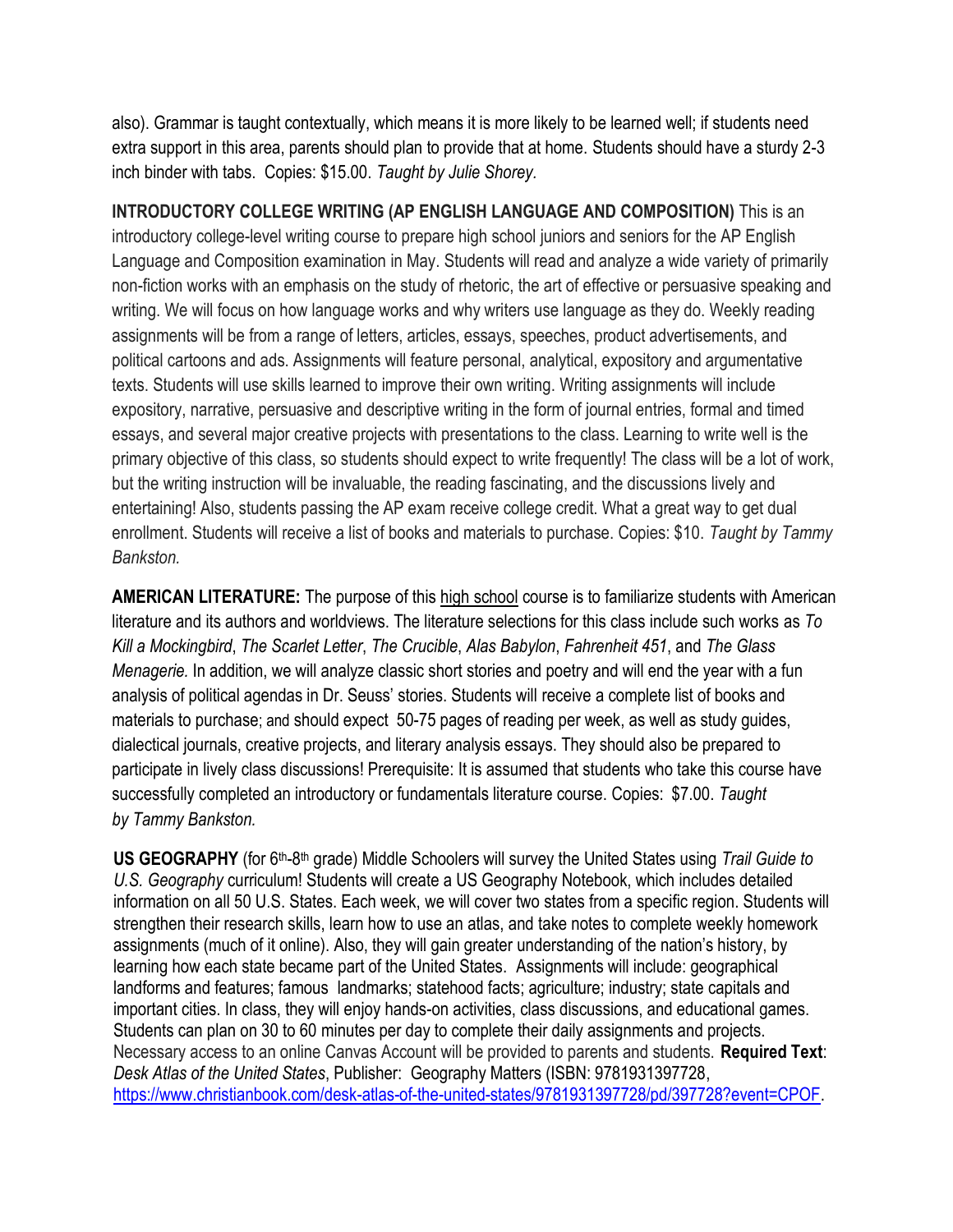Required supplies: 2-inch wide, 3-ring binder with clear plastic cover. Materials/Copies: \$20.00. *Taught by Rachel Young*

**UNDERSTANDING THE TIMES:** (1½ hour tutorial) Don't let your high school student graduate without this course by Summit Ministries which focuses on comparing six fundamental worldviews dominant in Western Civilization: Marxist Leninism (communism), Secular Humanism, Cosmic Humanism (New Age movement), Islam, Post-Modernism, and Biblical Christianity, all easily discovered in the current culture. Students quickly learn to do that, as well as being grounded in answers for them; and learn to understand how worldview affects all other disciplines and how to defend their own faith. Some take the course because they are questioning what they've been taught, and that has been a good thing too. Students have reported feeling confident in their faith and able to defend it to others because they understand the various worldviews better. (And what matters more than that?) Try taking this excellent (and free) worldview test yourself and then have your high schooler do it, to perhaps obtain some real insight into the need: <http://www.secretbattlebook.com/checkup.html> While Apologetics is mostly studying the basics of the Christian faith from the Bible, this course involves studying what the other worldviews believe and how they compare to Christianity, also using the Bible as the final authority. You have heard the statistic that 50% of professing Christian students leave the faith in college? The number is much higher now, but instruction in the biblical worldview dramatically changes the statistic. The lively discussion/application format is very effective in encouraging students to interact about the things that really matter, and it is what the students love most about this class, along with the video lectures by experts in every field we study. Check out the college credit option at [http://understandingthetimes.com/college-credit/.](http://understandingthetimes.com/college-credit/) The material was written for juniors and seniors in high school; but, although challenging, it need not be limited to that age. This class meets for 1½ hours per week. Materials fee includes hard cover textbook, student manual, access to online video lectures, and copies. Materials: \$75.00. *Taught by Julie Shorey.*

**ENGINEERING**: Ideal for students in grades 5-7. This is a hands-on science class that will lead students through the engineering design process. Working in teams to problem solve and think creatively, students will be presented with a new engineering challenge each week that will build on concepts over several classes to culminate into a final design challenge! Each unit will focus on a different area of Engineering (automotive, mechanical, pneumatic, environmental etc) Using a variety of curriculum including Teachengineering.org, Design It!, online videos and Middle School Engineering projects and online videos, students will be introduced to the concepts, principles and processes used by engineers. Students will learn new vocabulary, about engineering history, research famous engineers and complete one age appropriate report each month. Students will have weekly reading assignments and will be asked to complete design challenges at home as well as in class. Supplies will be provided and recycled materials will be used as much as possible. Please note that projects are rotated between two years, so students may take Engineering for two years without repeating the same ones. Materials/Copies: \$40. *Taught by Denise Mudge.*

**GENERAL SCIENCE:** This Apologia junior high school level course is the foundation for all the upper level Apologia high school science courses due to its introduction to areas of biology, chemistry, physics and anatomy and physiology in a simple and approachable manner. Labs and fun projects will be done in class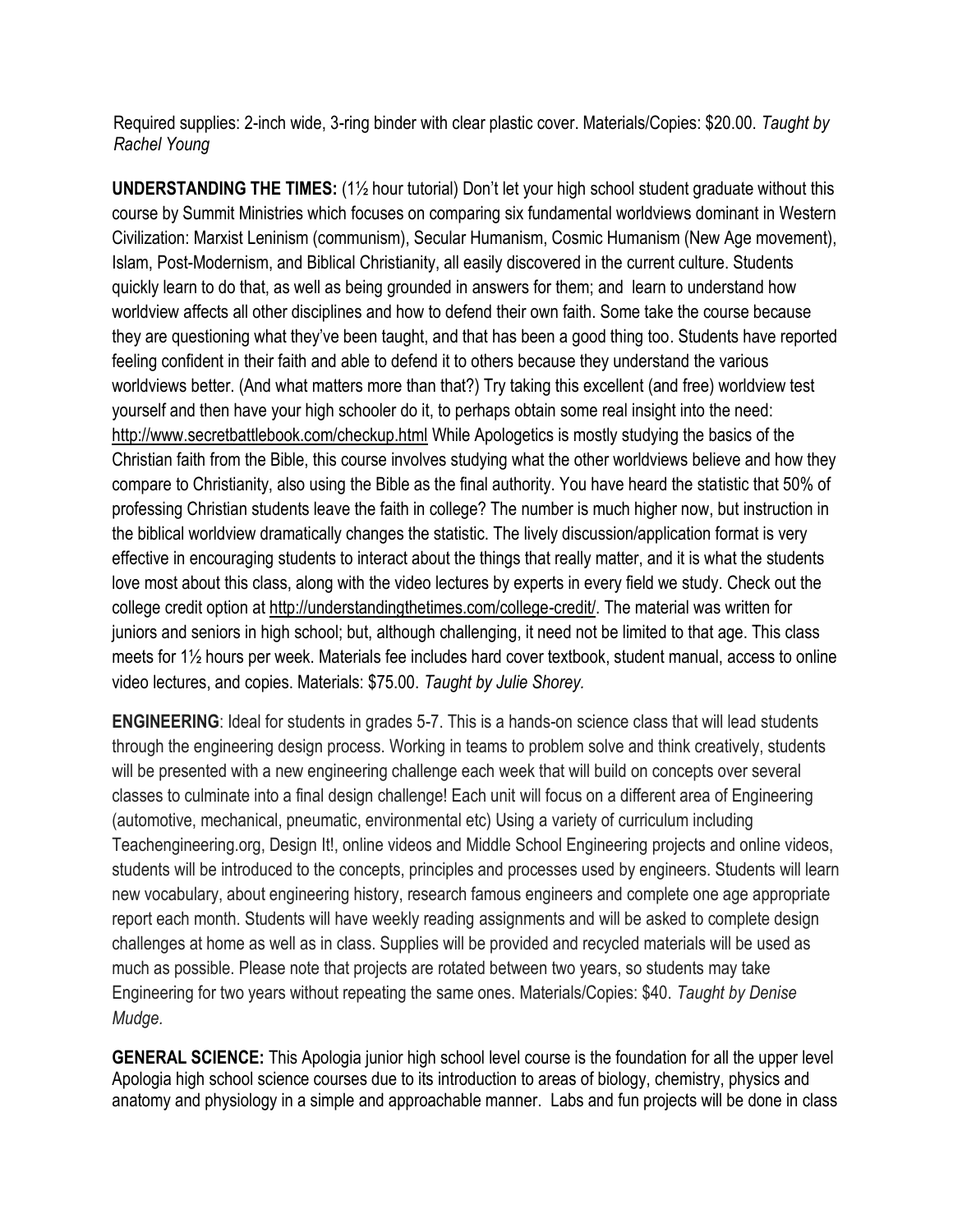while bi-weekly tests will be proctored at home. Apologia science courses follow a routine and rhythm that helps the students, and that routine is established effectively in this foundational course. Required Materials: Apologia *Exploring Creation with General Science,* 2nd edition, by Jay Wile; 3 ring binder with section divider and a single subject notebook or notebook paper. All homework will be assigned through Google Classroom. Materials/lab fee: \$20.00. *Taught by Denise Mudge.*

**BIOLOGY** (1½ hour tutorial):This well-narrated Apologia high school biology course covers numerous topics including the science of life, the chemistry of life, ecology, cell structure and function, cellular energy, DNA, proteins, genetics, prokaryotes, viruses, fungi, plants, and animals. The students observe both microscopic and macroscopic specimens and learn how to write lab reports. Dissections include the earthworm, crayfish, fish, frog, and flower (pending availability). The classroom experience covers lectures, games, discussion, and laboratory work. Homework includes reviewing vocabulary and a quiz and test for each unit. **Required Materials**: (1) Apologia - *Exploring Creation with Biology*, 3rd edition, Dincher (hardcover or now softcover). (2) Apologia - *Exploring Creation with Biology*, 3rd edition Student Notebook (softcover). Please note: This is a change in the edition from last year and has great updates! Christian Book Distributors offers competitive pricing. **Required Communication**: Each student (or parent) must have an email account for weekly updates and submit work and view assignments on Google Classroom. This process will be explained in the class. Materials/Lab fee: \$25.00 *Taught by Renee McInnis*.

**CHEMISTRY** (1½ hour tutorial): This Apologia high school chemistry class provides each student with an introduction to measurement, matter, atomic structure, chemical equations, acid and base chemistry, thermodynamics, kinetics and reduction/oxidation reactions. A basic knowledge of Algebra is needed to master the mathematical equations. The experiments include building models, measurement, and observing changes in matter. Classes include lectures, experiments, and games. Homework includes a written study guide and test for each unit. **Required Materials**: (1) Apologia - *Exploring Creation with Chemistry*, 3rd edition. (hardcover or now also available in softcover), (2) Apologia - *Exploring Creation with Chemistry Student Notebook*, 3rd edition. (softcover), and (3) Calculator (Christian Book Distributors offers competitive pricing for books.) **Required Communication**: Each student (or parent) must have an email account for weekly updates and submit work and view assignments on Google Classroom. This process will be explained in the class. Materials/Lab fee: \$25.00. *Taught by Renee McInnis.*

**COMPUTER SCIENCE – INTRODUCTION TO SCRATCH CODING: (1st semester) Ideal for 5th – 7th** graders. Calling all inspiring innovators! Want to create your own animations, games and interactive stories? In this introduction to Scratch Coding, a block based computer coding language, students create computer projects for students in  $5<sup>th</sup> - 7<sup>th</sup>$  grade. Curriculum produced by MIT and Lero challenges students to think creatively, problem solve, and work collaboratively. Students are required to have access to a laptop with internet capabilities for each class. Required: 3 Ring Binder with Pocket Holders for papers. Grading is done through Rubrics. This is an experiential and design based class. Copies: \$25. *Taught by Denise Mudge.*

**COMPUTER SCIENCE – DIGITAL LITERACY:** (2<sup>nd</sup> semester) This class designed for 6<sup>th</sup> – 9<sup>th</sup> graders introduces students to the world of computers for application. The most important aspect of computer science is problem solving, an essential skill for life. Designed specifically for student use, it mimics real world experiences and encourages creativity. This project based course uses Google's Digital Literacy Curriculum to teach basic computer skills, such as file management, internet safety, using documents, spreadsheets, and slideshows. Additional skills such as creating hyperlinks, sharing documents, digital collaboration, internet searching and keyboarding skills (through the Typing Club interactive program- a